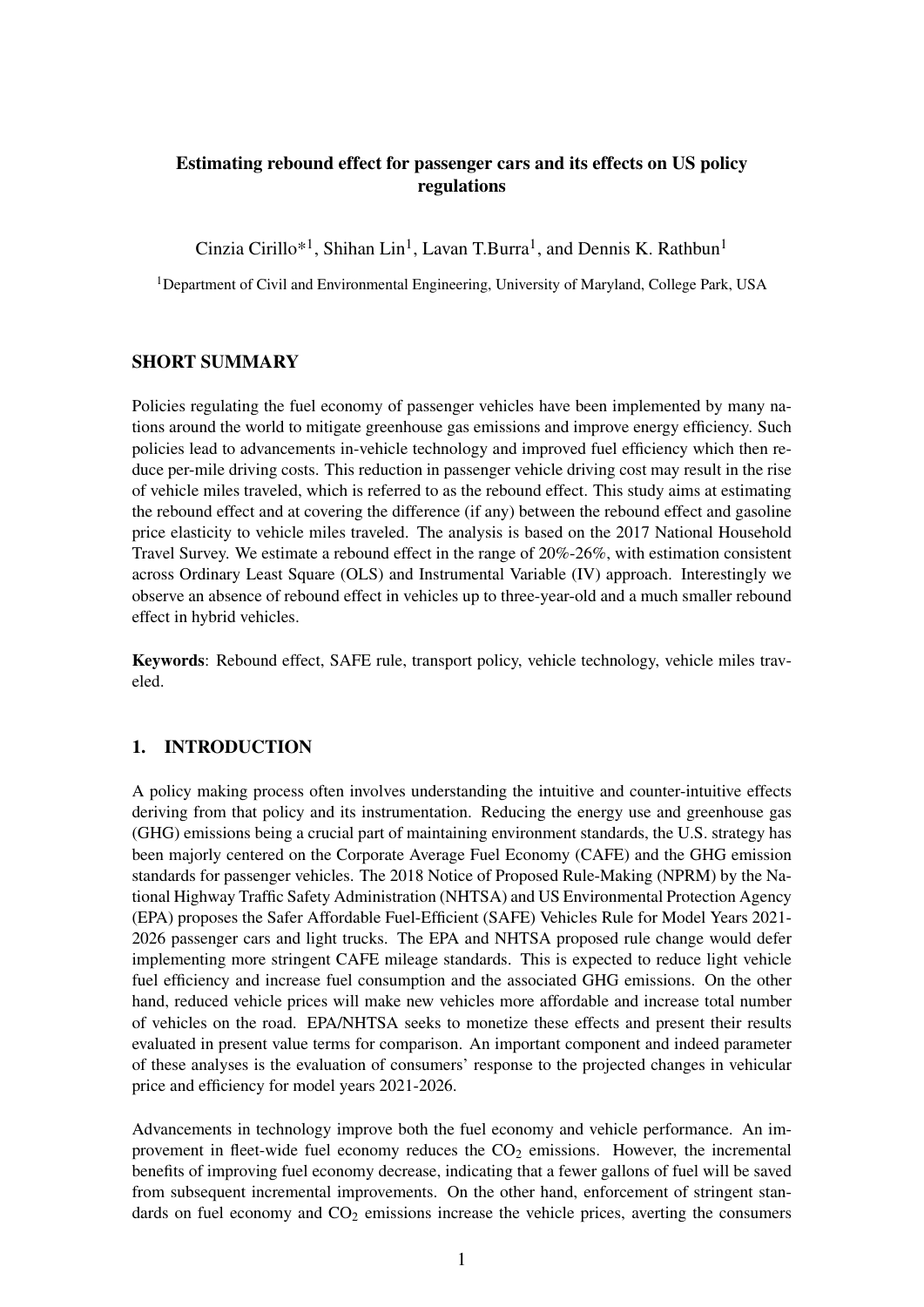from using newer and cleaner vehicles. An efficient policy by the government should be instrumented in the lines of establishing standards that promote both energy conservation and safety in the light of what is viable, both technologically and economically. Numerous studies have analyzed the various aspects of fuel efficiency [\(West & Pickrell,](#page-9-0) [2011;](#page-9-0) [Gillingham,](#page-8-0) [2011;](#page-8-0) [Greene,](#page-8-1) [2012;](#page-8-1) [Linn,](#page-8-2) [2016\)](#page-8-2), including basic engine design parameters and vehicle motor transmission, from the perspective of meeting the ever-increasing stringency of US Federal CAFE standards. Other studies have investigated the effect of tax reforms on GHG emissions from private transportation [\(Wadud, Graham, & Noland,](#page-9-1) [2009\)](#page-9-1), effects of fuel economy and using gasoline tax on gasoline consumption [\(West & Pickrell,](#page-9-0) [2011\)](#page-9-0). Primary conclusions from these studies indicate that the gasoline tax is less compared to the vehicle user's per gallon of gasoline saved. Evidently, the advancements in vehicle technology reduce the per-mile driving cost of passenger vehicles. A trivial implication of the same is reduction in gasoline usage and thereby reduction in GHG emissions. However, a rebound effect may also be triggered with better fuel efficiency; that is, the users tend towards increased vehicle usage and/or resort to bigger vehicles. This compromises the gains of fuel efficiency. An increased magnitude of such rebound effect may even result in outcomes contradictory to the expected, which in this case could be a failure to achieve desired emission targets. Instrumenting the policies with reducing gasoline consumption and GHG emissions as primary goals should give an adequate consideration for such effects.

In summary, the majority of studies in the literature indicate a rebound effect lower than 20% [\(Hymel, Small, & Dender,](#page-8-3) [2010;](#page-8-3) [Hymel & Small,](#page-8-4) [2015;](#page-8-4) [Gillingham,](#page-8-0) [2011;](#page-8-0) [Su,](#page-9-2) [2012;](#page-9-2) [Langer,](#page-8-5) [Maheshri, & Winston,](#page-8-5) [2017;](#page-8-5) [Knittel & Sandler,](#page-8-6) [2018;](#page-8-6) [Wenzel,](#page-9-3) [2018\)](#page-9-3). However, some references do show very high values of rebound effect, especially [\(West & Pickrell,](#page-9-0) [2011\)](#page-9-0) who found a rebound effect of 27% for three vehicles households, and [\(Linn,](#page-8-2) [2016\)](#page-8-2) who estimates values in the range of 20% - 40%. All the evidences provided suggest that the possible range of the magnitude of the rebound effect is wide and that heterogeneity might exist across households types and possibly different fuel type vehicles, especially with the introduction of hybrid and more efficient vehicles in the marketplace.

The objective of this study is to model the effect of fuel economy standards and to undercover the difference between price elasticity to demand of gasoline and the rebound effect for household vehicle usage decisions. Ultimately, the results expected should help better understand the consequences of the EPA's new proposed standards for fuel economy and its impact on consumer behavior.

## *Rebound Effect*

Every advancement in technology is accompanied by a gain in terms of the use of resources. For example, a new technology in vehicles allows for a better fuel efficiency, indicating the amount of fuel consumed per mile of travel reduces. However, there is a mismatch between the actual benefit obtained by the technology to the estimated benefit, attributing to other systemic responses and behavioral factors. Typically, the actual benefit obtained is less than the estimated ones. In the case of fuel efficient cars, the consumers tend to use the cars more than the regular use because of the reduced driving costs and thereby increasing the fuel consumption compared to the estimated values. This behavior implies that a portion of the energy savings and reduced emissions that would have been obtained with unchanged behavior are compromised, diminishing the effectiveness of such improvements. This consumer response to improved fuel efficiency of vehicles is known as rebound effect. Quantitatively, the rebound effect is the elasticity of the demand for driving with respect to a change in fuel efficiency.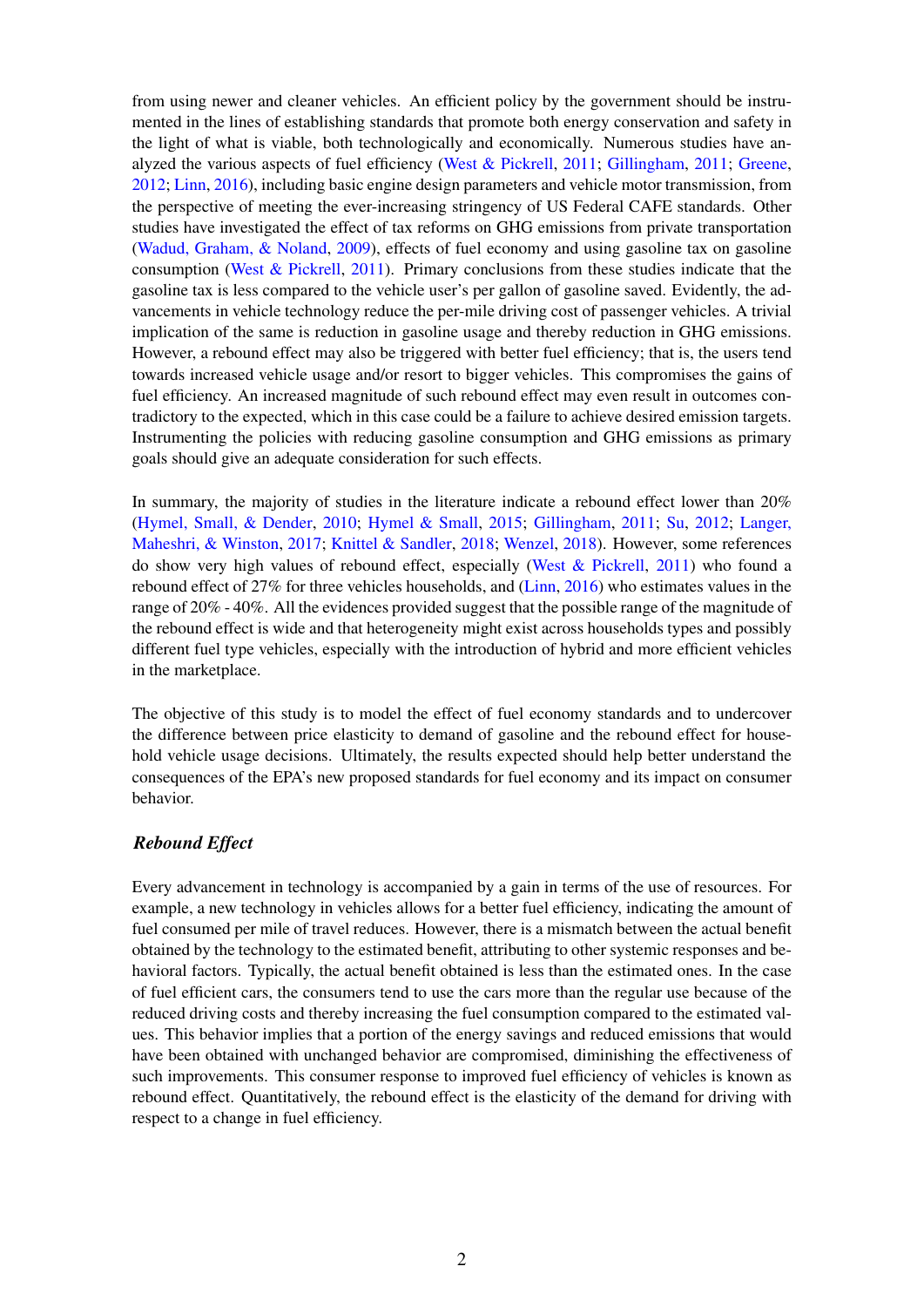## 2. METHODOLOGY

The objective of the modeling exercise is twofold. Firstly, to estimate the fuel economy rebound effect i.e. elasticity of the vehicle miles traveled (VMT) to the fuel economy (MPG). Secondly, to estimate the elasticity to fuel price and undercover the difference across these two elasticities. We adopt two different estimation techniques: Ordinary Least Squares (OLS) regression and the Instrumental Variable (IV) approach. In all our model the dependent variable is the log of VMT for each vehicle in the household; several independent variables have been considered, those include the log of fuel price, log of MPG, the average MPG value of other vehicles in the same household, household income, number of vehicle holdings, household size, number of adults, workers, and drivers, type of residence location, urban area size, metropolitan region size, and age, educational status of the vehicle primary driver.

#### *Data description*

The primary data source for this study is the 2017 National Household Travel Survey (NHTS), which is a US nationally representative survey of travel behavior conducted from April 2016 through April 2017. The sample consists of 129,696 households and 256,115 vehicles. The data contains household's demographic information such as household size, composition, income, geographic information such as the state of residence, local residential density, metropolitan statistical area, and information on each household's automobile holdings (by make, model, and year) and annual vehicle miles travelled. In this study, we restrict our attention to households with passenger cars and so exclude household vehicles that are pickup trucks, RVs, motorcycles, and other non-standard vehicles due to the seasonal nature of their use. Further excluding observations with missing information of required variables (like annual mileage, vehicle age or certain household characteristics), our sample consists of 188,009 vehicle observations.

Our quantitative analysis and all the models presented in this paper are based on the variable "BESTMILE" as calculated in the 2017 NHTS. There are several reasons that motivated our choice. First, "BESTMILE" is explicitly mentioned in the NPRM; second, most of the models available and elasticity values in the literature are based on this measure; third, NHTS data is publicly available and it is a nationally representative sample of the US population.

#### *Model Specification*

In general, the demand for driving or VMT on a vehicle *i* of household *h* can be expressed as a function of the fuel price  $P_h$ , characteristics of the household, land use and primary driver  $Z_h$ , vehicle specific characteristics  $\eta_i$ , fuel economy of the vehicle being driven  $MPG_{h,i}$  and fuel economy of the other vehicles *MPGh*,−*<sup>i</sup>* if the household owns multiple vehicles.

$$
VMT_{h,i} = f(P_h, MPG_{h,i}, MPG_{h,-i}, Z_h, \eta_i)
$$

Considering a log-linear relationship between the VMT and the other variables, the VMT of the  $i<sup>th</sup>$  vehicle of the household *h* is given by

<span id="page-2-0"></span>
$$
\ln VMT_{hi} = \beta_0 + \beta_1 \ln P_h + \beta_2 \ln MPG_{hi} + \beta_3 \ln \overline{MPG}_{h,-i} + \gamma_Z Z_h + \gamma_\eta \eta_i + \varepsilon_{hi}
$$
 (1)

Here, the new variable ln $\overline{MPG}_{h,-i}$  represents the log of mean of fuel efficiency of the household's other vehicles. This equals zero for households owning only one vehicle. The variables *Z<sup>h</sup>* and  $\eta_i$  represent the set of controls for household and vehicle characteristics respectively.  $\varepsilon_{h,i}$  is a mean-zero error term that models all the variations in the VMT that can not be realized using the previous variables.  $\beta_0$ ,  $\beta_1$ ,  $\beta_2$  and  $\gamma$  are parameters to be estimated. The slopes  $\beta_1$  and  $\beta_2$  model the elasticity of the VMT to the variations in gasoline price and fuel economy respectively.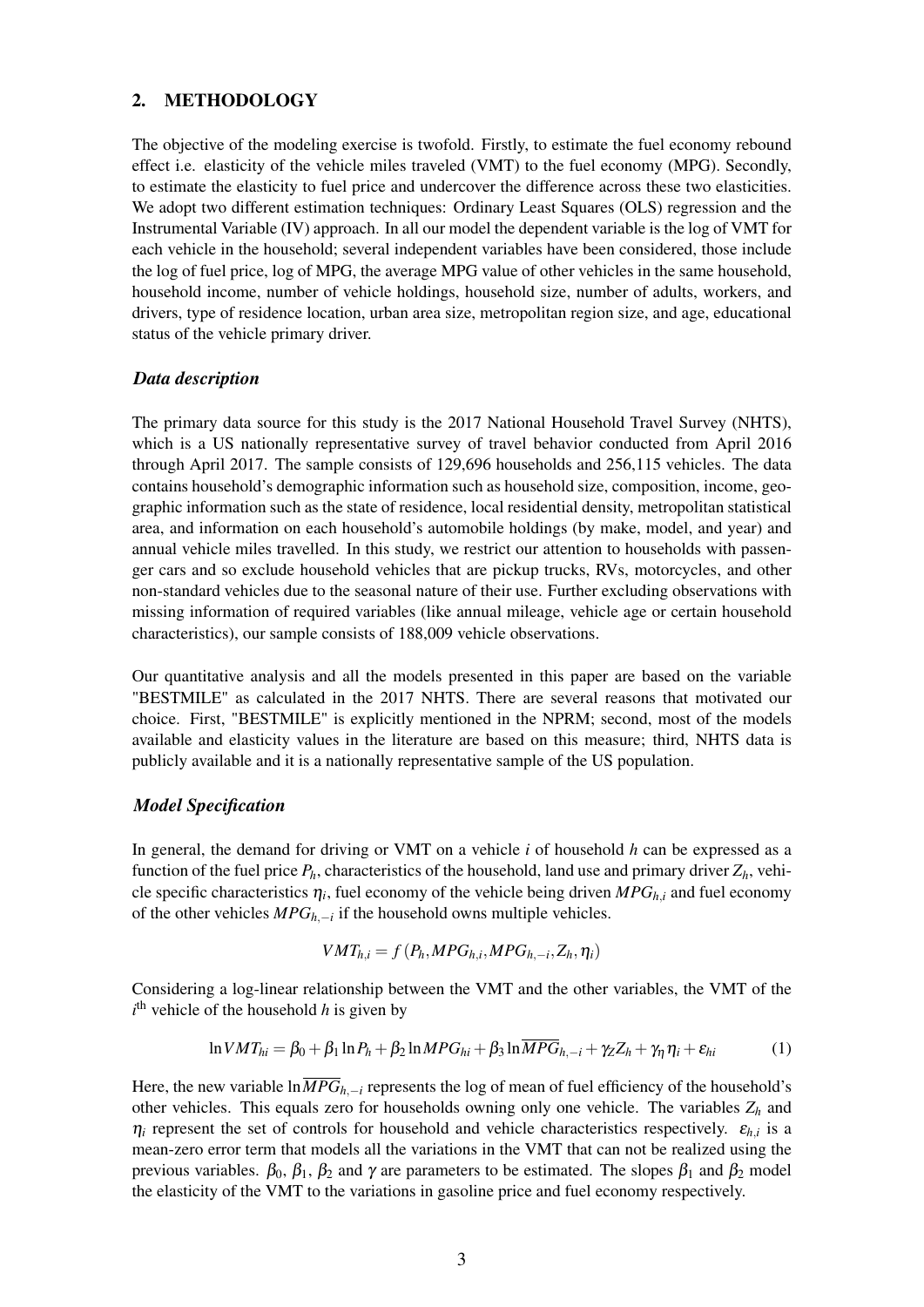Adopting OLS approach to identify the causal effect of vehicle fuel efficiency on the driving is based on assumption of absence of simultaneity between household's choice of MPG and extent of driving. Vehicle's fuel economy and intended vehicle use are interrelated, for example, households with long distance commuters may buy vehicles that have high fuel efficiency to save on the driving cost, resulting in correlation between MPG and the error term in the vehicle usage equation. So, potential bias from simultaneity between MPG and vehicle usage is addressed by employing instrumental variable (IV) approach in a two-stage least squares framework. Moreover, the use of OLS to calculate rebound effect might yield biased estimates due to the following situations. Firstly, since the fuel economy data come from a secondary dataset, the OLS does not control the measurement error. Secondly, since the vehicle's fuel economy data is obtained just by matching the vehicle vintage, make and model, the exact correlation between the obtained vehicle' fuel economy and other characteristics of such vehicle is not captured. Third, the vehicle's fuel economy is also correlated with household characteristics included in equation [\(1\)](#page-2-0). Consequently, instrumenting the vehicle's fuel economy using vehicle characteristics and their interaction with household level information is expected to result in relatively stable estimates. We instrument the fuel economy of a vehicle using vehicle age interacted with household vehicle count and vehicle type specific dummies. This interaction between household and vehicle characteristics allows for greater household heterogeneity in unobserved preferences for driving. [\(Linn,](#page-8-2) [2016\)](#page-8-2) uses a similar instrumental variables (IV) approach to estimate vehicle's fuel economy. Differently, the instruments used by [\(Linn,](#page-8-2) [2016\)](#page-8-2) include the interaction of household characteristics effects with the gasoline price at the time of purchase. This was made possible because the 2009 NHTS included the month of vehicle purchase which was linked to the respective monthly fuel price.

To address the omitted variable bias and reverse causality, we instrument MPG with vehicle age interacted with the number of household vehicles, and vehicle types. We validate the choice of instruments (*Zhi*) based on the following two assumptions (i) they are correlated with fuel economy i.e.,  $cov(Z_{hi}, MPG_{hi}) \neq 0$ , while (ii) the instruments have no direct causal effect on the outcome variable following the exclusion restriction of the econometric theory, meaning that the instruments only affect the dependent variable by affecting MPG.

## 3. RESULTS AND DISCUSSION

Table [1](#page-4-0) presents the results obtained with the IV approach; for each column (labelled 1 to 4) the same set of predictors is considered. Table [2](#page-5-0) presents the IV estimates obtained for different vehicle categories; this analysis is aimed at understanding heterogeneity in the use of old and new vehicles, across fuel types, and in household with different number of cars (if any).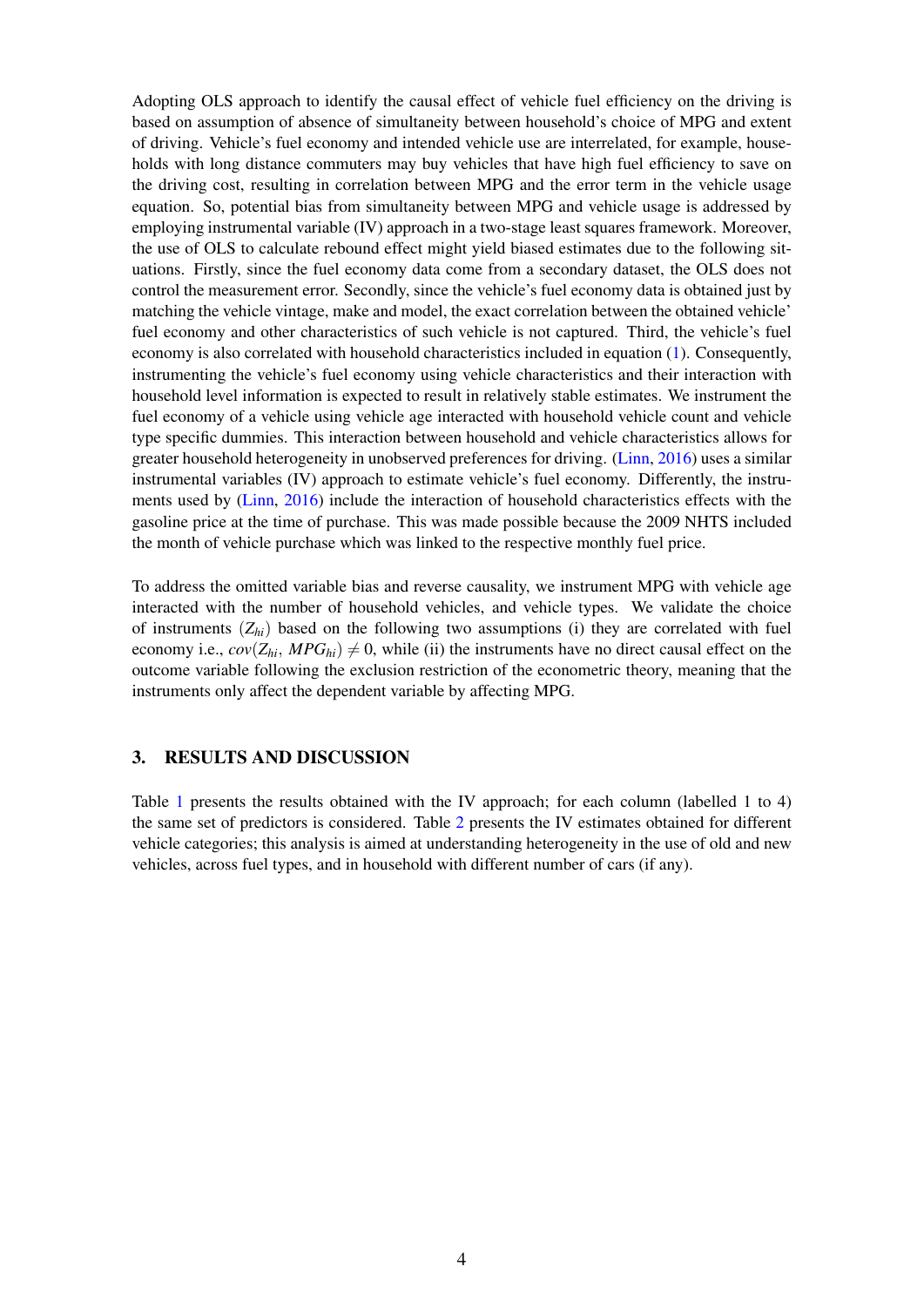|                                 | (1)                                                                    | (2)                                                 | (3)                               | (4)                                                                   |
|---------------------------------|------------------------------------------------------------------------|-----------------------------------------------------|-----------------------------------|-----------------------------------------------------------------------|
|                                 | N <sub>0</sub><br>restriction on<br><b>BESTMILE</b>                    | <b>BESTMILE</b><br>estimated<br>using<br>approach-1 | <b>Controlling</b><br>for new car | <b>Fuel cost and</b><br><b>MPG</b> are<br>considered as<br>endogenous |
| log(Fuel cost)                  | $-0.250***$                                                            | $-0.255***$                                         | $-0.246***$                       | $-0.254***$                                                           |
|                                 | (0.019)                                                                | (0.020)                                             | (0.019)                           | (0.020)                                                               |
| log(Fuel economy)               | $0.324***$                                                             | $0.260***$                                          | $0.285***$                        | $0.321***$                                                            |
|                                 | (0.0140)                                                               | (0.016)                                             | (0.014)                           | (0.014)                                                               |
| log(Avg of other vehicle's MPG) | $-0.057***$                                                            | $-0.058***$                                         | $-0.055***$                       | $-0.057***$                                                           |
|                                 | (0.002)                                                                | (0.002)                                             | (0.002)                           | (0.002)                                                               |
| New car dummy                   |                                                                        |                                                     | $0.183***$                        |                                                                       |
|                                 |                                                                        |                                                     | (0.005)                           |                                                                       |
| No. of observations             | 180,626                                                                | 156,038                                             | 180,626                           | 180,626                                                               |
| $R^2$                           | 0.084                                                                  | 0.088                                               | 0.090                             | 0.084                                                                 |
| F-statistic                     | 12967                                                                  | 11135.04                                            | 12967                             | 6062.77;<br>13800                                                     |
| <b>Rebound Effect</b>           | 0.267                                                                  | 0.202                                               | 0.230                             | 0.264                                                                 |
| Instruments for fuel economy    | Vehicle age interacted with number of vehicles, type of<br>the vehicle |                                                     |                                   |                                                                       |

# <span id="page-4-0"></span>Table 1: Effects of Fuel Prices and Fuel Economy on VMT using Instrumental Variable approach

*Notes:* Each column reports a separate regression. Standard errors are reported in parentheses. '\*\*\*', '\*\*', and '\*' denote statistical significance at the 1%, 5%, and 10% level, respectively. The dependent variable is the log of VMT. The table reports coefficients of log fuel price, log fuel economy, and log of the average fuel economy of other vehicles. For regressions from column 1 to 3, only fuel economy is instrumented. For column 2, bestmile is considered only when constructed with complete information of the odometer reading, self-reported VMT, and info on primary driver (approach-1). Column 3 presents the estimates when we include a dummy indicating whether the car is bought in the last three years of the survey. Column 4 presents results when both fuel economy and fuel cost are considered as endogenous and the latter being instrumented with household state dummies, and group dummies by combination of census division, MSA status, and presence of a subway system. Observations that exceed the top and bottom 1% of BESTMILE are excluded. The F-statistic for the test that all coefficients of instruments for in first stage are equal to zero indicate that these predictors are statistically significant. Two F-statistic values reported at the bottom of Table [1](#page-4-0) column 4 are for instruments to model the fuel price and fuel economy respectively.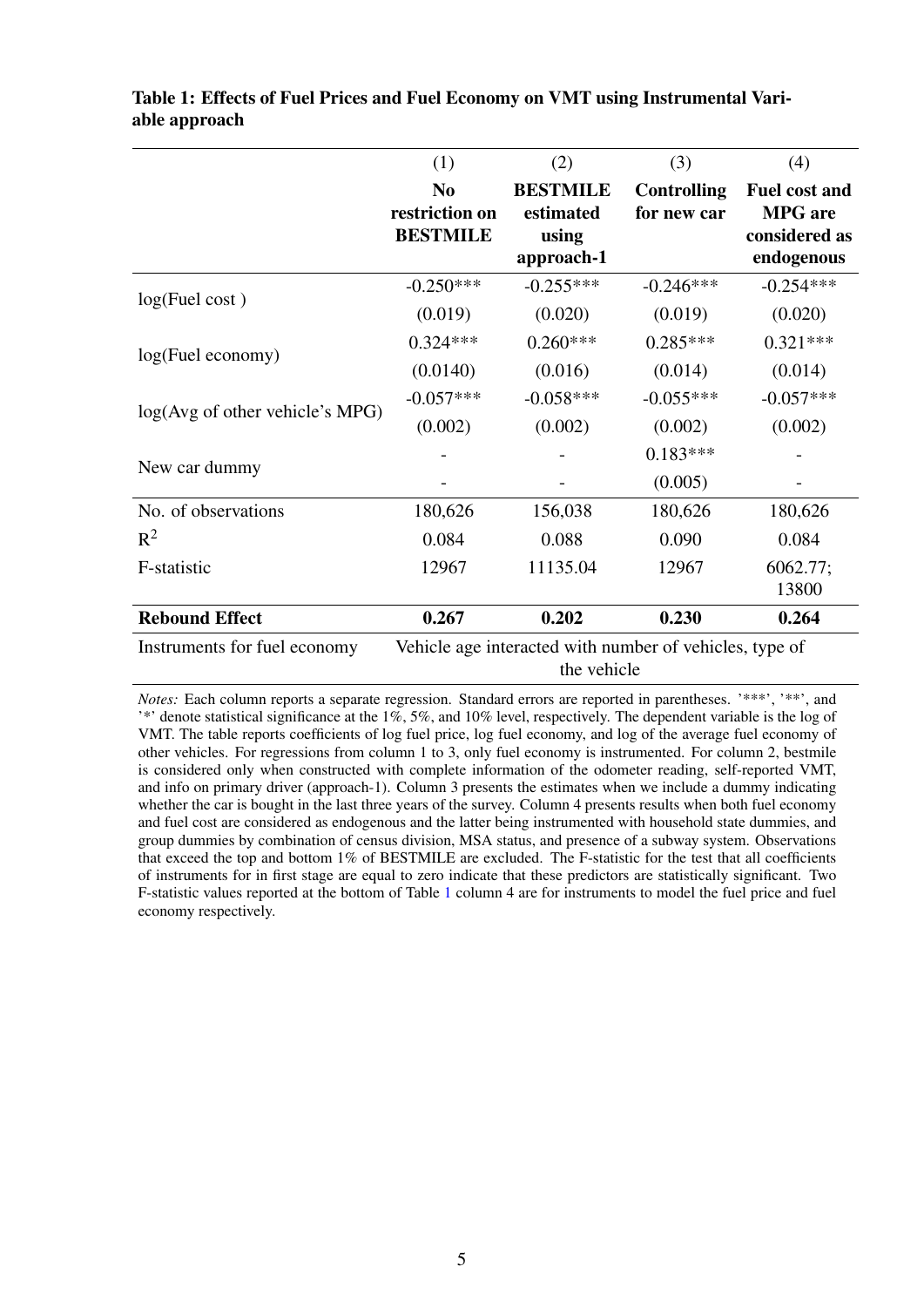|                                    | (a) Vehicle Age                         |                |               |               |  |
|------------------------------------|-----------------------------------------|----------------|---------------|---------------|--|
|                                    |                                         | <b>New Car</b> |               | Old Car       |  |
|                                    | $-0.168***$                             |                | $-0.248***$   |               |  |
| log(Fuel cost)                     | (0.038)                                 |                | (0.022)       |               |  |
| log(Fuel economy)                  | $-0.327***$                             |                | $0.223***$    |               |  |
|                                    | (0.036)                                 |                | (0.016)       |               |  |
| log(Avg of other vehicle's MPG)    | $-0.028***$                             |                | $-0.060***$   |               |  |
|                                    | (0.005)                                 |                | (0.002)       |               |  |
| No. of observations                | 26,581                                  |                |               | 154,045       |  |
| $R^2$                              | 0.091                                   |                |               | 0.082         |  |
| <b>Fuel Economy Rebound Effect</b> |                                         |                |               | 0.163         |  |
|                                    | (b) Fuel Type                           |                |               |               |  |
|                                    | <b>Gasoline</b>                         |                | <b>Diesel</b> | <b>Hybrid</b> |  |
| log(Fuel cost)                     | $-0.278***$                             |                | 0.084         | $-0.355***$   |  |
|                                    | (0.021)                                 |                | (0.280)       | (0.043)       |  |
| log(Fuel economy)                  | $0.362***$                              | $0.163*$       |               | $0.151***$    |  |
|                                    | (0.018)                                 | (0.090)        |               | (0.054)       |  |
| log(Avg of other vehicle's MPG)    | $-0.058***$                             | $-0.086***$    |               | $-0.046***$   |  |
|                                    | (0.002)                                 | (0.025)        |               | (0.011)       |  |
| No. of observations                | 173,182                                 | 1,540          |               | 5,783         |  |
| $R^2$                              | 0.084                                   |                | 0.106         | 0.086         |  |
| <b>Fuel Economy Rebound Effect</b> | 0.304                                   | 0.077          |               | 0.105         |  |
|                                    | (c) Households with different ownership |                |               |               |  |
|                                    | 1 veh HH                                | 2 veh HH       | 3 veh HH      | 4+ veh HH     |  |
| log(Fuel cost)                     | $-0.109**$                              | $-0.235***$    | $-0.273***$   | $-0.314***$   |  |
|                                    | (0.046)                                 | (0.020)        | (0.040)       | (0.048)       |  |
| log(Fuel economy)                  | $0.139***$                              | $0.362***$     | $0.515***$    | $0.528***$    |  |
|                                    | (0.032)                                 | (0.018)        | (0.025)       | (0.031)       |  |
| log(Avg of other vehicle's MPG)    |                                         | $-0.042***$    | $0.042***$    | $0.090***$    |  |
|                                    |                                         | (0.010)        | (0.016)       | (0.020)       |  |
| No. of observations                | 35,048                                  | 75,287         | 39,746        | 30,545        |  |
| $R^2$                              | 0.124                                   | 0.099          | 0.091         | 0.086         |  |
| <b>Fuel Economy Rebound Effect</b> | 0.139                                   | 0.32           | 0.557         | 0.618         |  |

# <span id="page-5-0"></span>Table 2: Effects of Fuel Prices and Fuel Economy on VMT of Various Categories of **Vehicles**

Each column reports a separate regression using IV approach. Standard errors are reported in parentheses. '\*\*\*', '\*\*', and '\*' denote statistical significance at the 1%, 5%, and 10% level, respectively. The dependent variable is the log of VMT. Panel A presents the different estimates between new and old vehicles. The new cars are those vintage is less than or equal to three years. Panel B reports the estimates for vehicles when classified based on their fuel type. The hybrid category includes plug-in hybrid, battery electric and conventional hybrid cars. Panel C reports the estimates for vehicles when classified based on the household vehicle ownership count. Observations that exceed the top and bottom 1% of BESTMILE are excluded.

Overall, our results provide evidence of rebound effect suggesting that improvement in fuel econ-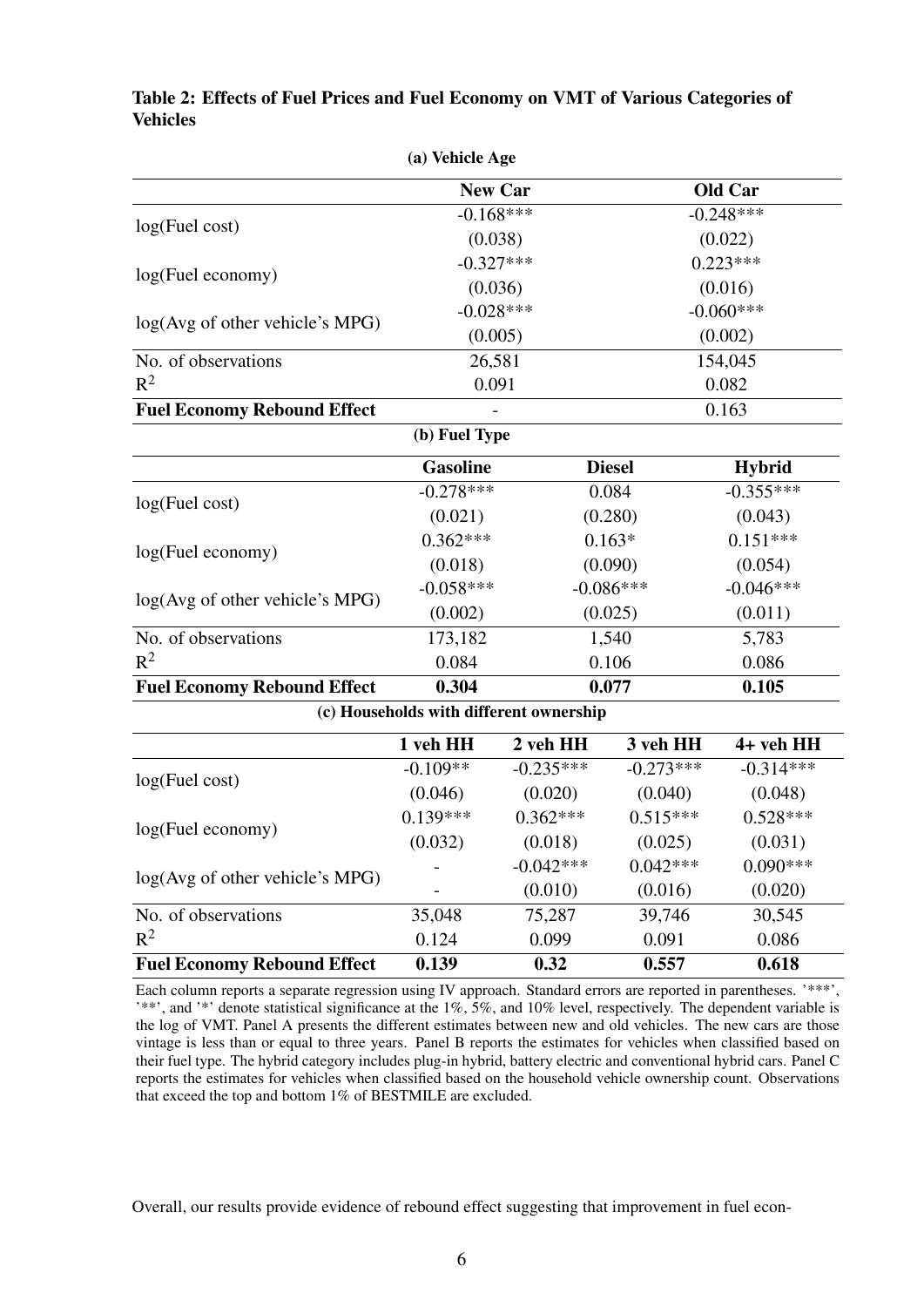omy may induce more travel and thereby offset the actual GHG benefits. We adopt two statistical methods to regress VMT on fuel price, miles per gallon, and cost per mile: the Ordinary Least Square (OLS) regression and an Instrumental Variable (IV) Approach. Based on the analysis, we estimated a rebound effect in the range of 20% to 26%, where instrumented model suggested relatively higher rebound estimate. The results of this study indicate that by using instruments to control for simultaneity and omitted variables, a higher vehicle use sensitivity to improvements in the fuel efficiency is observed. Further accounting for endogeneity in fuel cost, yields no significant difference in the point estimates (from column 1 and 4 in Table [1\)](#page-4-0). The rebound effect found in this study is towards the lower end of the range observed by [\(Linn,](#page-8-2) [2016\)](#page-8-2) and thereby strengthening the fact that rebound effect is declining over time as suggested by [\(Dimitropoulos,](#page-8-7) [Oueslati, & Sintek,](#page-8-7) [2018\)](#page-8-7).

Across models with IV specification, we find unequal effects of fuel price and fuel economy on the vehicle travel i.e., elasticity of vehicle travel with respect to fuel economy is greater than the fuel price elasticity. In contrast, [\(Greene,](#page-8-1) [2012;](#page-8-1) [Stapleton, Sorrell, & Schwanen,](#page-8-8) [2016\)](#page-8-8) find little or no evidence of statistical significant effect of fuel economy on fuel use. An average fuel price elasticity of about -0.25 is identified that corresponds to the findings of [\(Bento, Goulder,](#page-8-9) [Jacobsen, & von Haefen,](#page-8-9) [2009;](#page-8-9) [Hymel & Small,](#page-8-4) [2015\)](#page-8-4), but are higher than the estimates found in [\(Gillingham, Jenn, & Azevedo,](#page-8-10) [2015;](#page-8-10) [Linn,](#page-8-2) [2016;](#page-8-2) [Wenzel,](#page-9-3) [2018;](#page-9-3) [Knittel & Sandler,](#page-8-6) [2018\)](#page-8-6).

In addition, when accounting for the age of the vehicle and in particular when regressing VMT of newer vehicle less than three year old, we found an absence of rebound effect and a lower elasticity to gas price. The older vehicles are found to be much more responsive to changes in fuel price [\(Gillingham,](#page-8-0) [2011\)](#page-8-0) and for them we estimate a rebound effect of 0.16. The estimates for vehicles of different fuel type reveal that people driving hybrid-electric vehicles have a lower elasticity to fuel economy (0.15) and thus lower rebound effect (0.10). The results from our study provide evidence of a higher responsiveness to fuel cost when compared to fuel efficiency for gasoline vehicles, whereas an opposite effect is observed in the case of hybrid vehicles suggesting a shift in consumer preferences with the newer and relatively fuel efficient vehicles. In general, the effect of the efficiency of other vehicles in the household is small but statistically significant over different specifications. Further, the study also captures the changes in travel demand across households of different vehicle ownership in response to changing fuel prices. The results indicate that as the number of cars owned by the household increases, their sensitivity to changes in fuel price also increases [\(West & Pickrell,](#page-9-0) [2011\)](#page-9-0). In addition, we obtain rebound effects of 14%, 32%, 56%, and  $62\%$  for households with 1, 2, 3, and 4+ cars using IV approach. The fact that households with multiple cars have the opportunity to shift among vehicles may result in a larger rebound effect when compared to household with single car [\(Weber & Farsi,](#page-9-4) [2014\)](#page-9-4). Moreover, vehicle ownership reflects the income associated with the household [\(Liu, Tremblay, & Cirillo,](#page-8-11) [2014\)](#page-8-11) and thus suggesting that it is likely to observe an increase in the rebound effect with vehicle ownership.

To conclude, the findings of this study play an important contribution to the bulk of studies that uses regional data or aggregated data, since we use nationally representative disaggregate data and make an attempt the classify the rebound estimates across different vehicle categories. Although the rebound effect estimated in this study slightly aligns with the central estimate adopted by the NPRM, a more stringent analysis over a larger time period is suggested considering the recent changes in the vehicle fleet with the introduction of hybrid and electric vehicles. Since NHTS is a cross-sectional data, the rebound effect estimated in this study is considered a long-run estimate. Further, the rebound estimates from this study fall in range with many other long run estimates based on data from US, regardless of the differences in econometric technique adopted.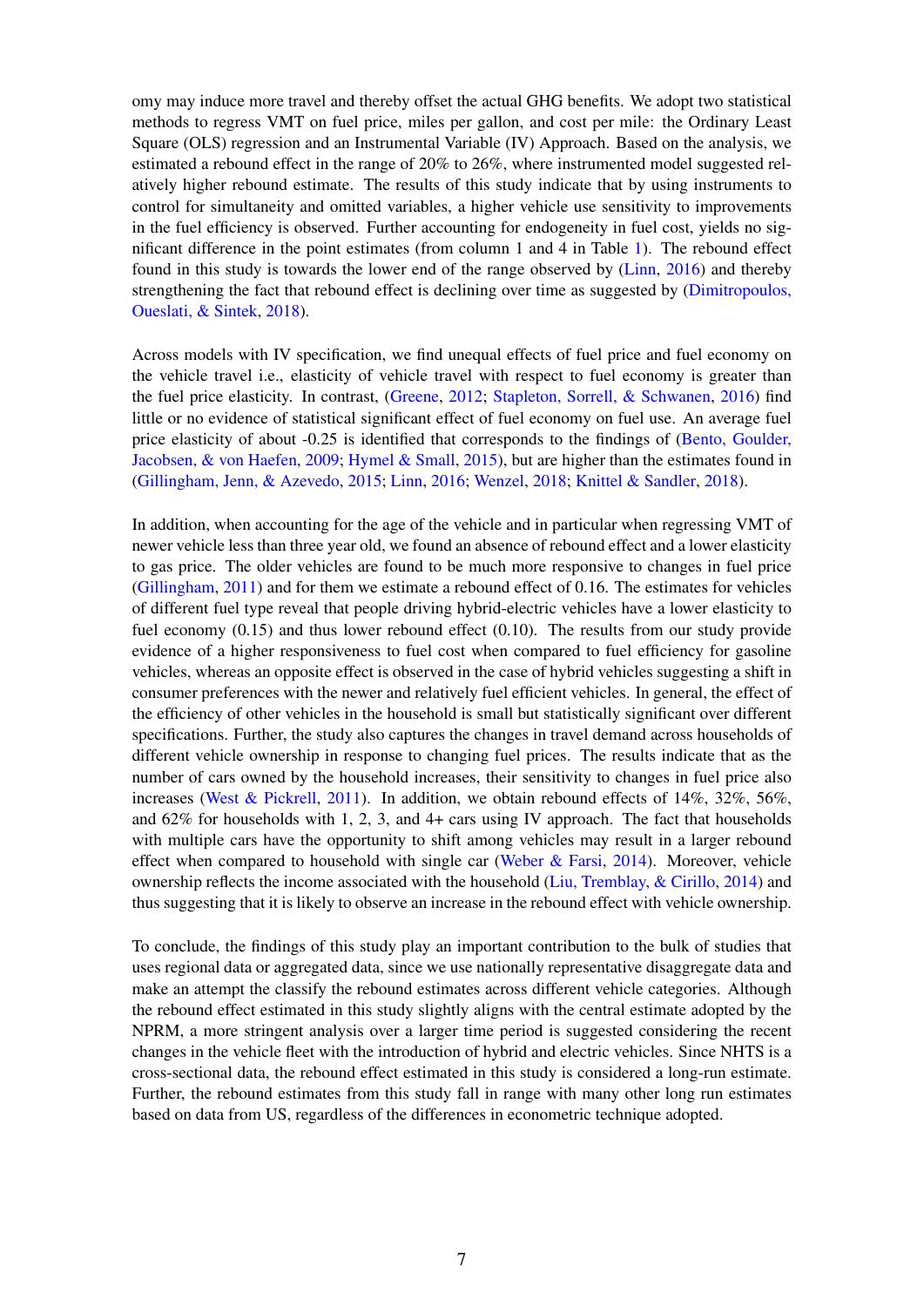## 4. CONCLUSIONS AND POLICY IMPLICATIONS

For decades the US Federal Government has sought to establish Corporate Average Fuel Economy (CAFE) mileage efficiency standards in order to promote gasoline conservation objectives for US auto manufacturers. Then later through the Clean Air Act the US EPA has tried to regulate GHG auto emissions in coordination with the CAFE MPG requirements. Thus it is important to understand the determinants of US consumer driving behavior in order to assess the effectiveness of new CAFE requirements. Economic theory predicts that consumers will seek to optimize prices by adjusting their choice behavior in reaction to changes in the price and efficiency parameters affecting their choices. In this study, the focus has been on the prediction of the effects of the US Government's revision to CAFE MPG for the future vehicle model years 2022-2025.

The data based evidences in this paper are indicative of new trends in travel behavior. The choice to buy a more efficient or new technology vehicle is not motivated only by the need or desire to drive more, but might be the results of others considerations. For one, this study attests that high values of rebound effect are found for households with a high number of vehicles. Nowadays, millennials appear to have a preference against traditional living in detached single-family houses with multiple personal vehicles to meet family transportation needs. Rather their preference favors denser multifamily living in high-rise type buildings with more compact O-D for home-work, local shopping, and more use of walking or biking or public transportation. Second, in order to reduce GHG emissions, there has been considerable emphasis on the substitution of alternative fueled cars, in particular, electric-powered vehicles in place of gasoline-powered vehicles. In the future, more investments will be placed on electric and hybrid-electric vehicles or other more advanced fuel-efficient choices such as hydrogen or fuel cells, and so forth. Our results clearly demonstrate the absence of rebound effect in newer vehicles, and less sensitivity to MPG for hybrid-electric vehicles. Third, where alternatives permit, preference for auto ownership seems to be in a state of decline and more reliance on alternative transportation modes with substitution of shared riding services for private vehicle ownership. Although shared mobility is not directly accounted for in this study, we have shown that the MPG of other vehicles in the household affect the value of the rebound effect; in the future we could expect that more miles will be placed on more efficient alternatives, including not privately owned vehicles. Fourth, socio-economic changes due to US and worldwide population aging. This is bringing about changes in wealth and income distribution as these factors influence consumer means and mode choices. Income and spatial characteristics are part of our model specification and can be update when new data will be available. Fifth the effects of the worldwide pandemic on workplace choices and decisions by both employers and their employees are not yet well known and are expected to be an important factor for future analysis. Lastly, there is a rather obvious worldwide recognition of increasing the importance of GHG, including *CO*<sup>2</sup> and other gases as these factors influence consumer attitudes incorporated into their buying preferences. As a result of the above uncertainties and gaps in current knowledge factors, there will be a continuing need to reassess the rebound effect considered in this study.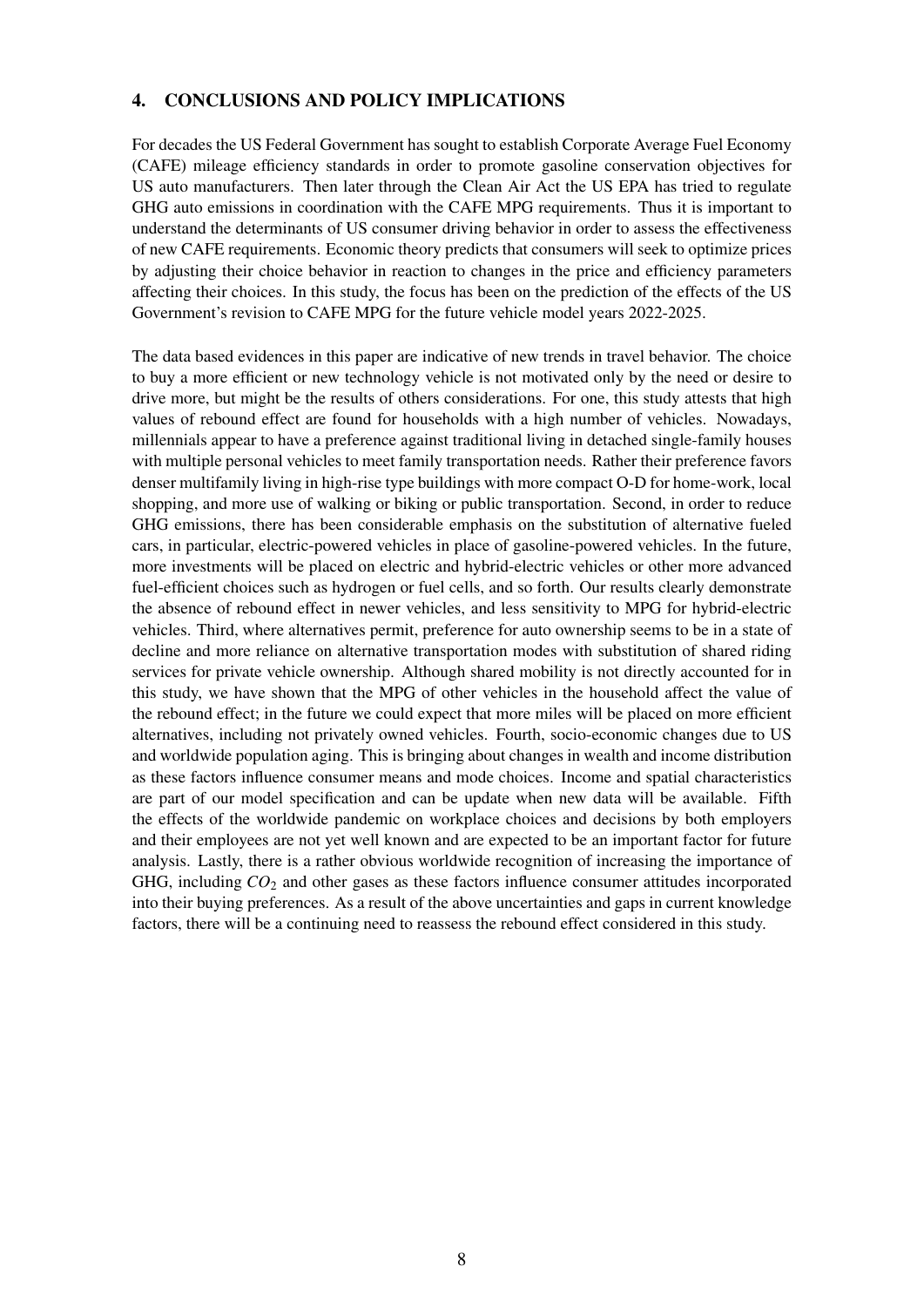#### **REFERENCES**

- <span id="page-8-9"></span>Bento, A. M., Goulder, L. H., Jacobsen, M. R., & von Haefen, R. H. (2009, June). Distributional and efficiency impacts of increased us gasoline taxes. *American Economic Review*, *99*(3), 667-99. Retrieved from [http://www.aeaweb.org/](http://www.aeaweb.org/articles?id=10.1257/aer.99.3.667) [articles?id=10.1257/aer.99.3.667](http://www.aeaweb.org/articles?id=10.1257/aer.99.3.667) doi: 10.1257/aer.99.3.667
- <span id="page-8-7"></span>Dimitropoulos, A., Oueslati, W., & Sintek, C. (2018). The rebound effect in road transport: A meta-analysis of empirical studies. *Energy Economics*, *75*, 163- 179. Retrieved from [https://www.sciencedirect.com/science/article/](https://www.sciencedirect.com/science/article/pii/S0140988318302718) [pii/S0140988318302718](https://www.sciencedirect.com/science/article/pii/S0140988318302718) doi: https://doi.org/10.1016/j.eneco.2018.07.021
- <span id="page-8-0"></span>Gillingham, K. (2011). The consumer response to gasoline prices: Empirical evidence and policy implications.. Retrieved from [https://stacks.stanford.edu/](https://stacks.stanford.edu/file/druid:wz808zn3318/Gillingham_Dissertation-augmented.pdf) [file/druid:wz808zn3318/Gillingham\\_Dissertation-augmented.pdf](https://stacks.stanford.edu/file/druid:wz808zn3318/Gillingham_Dissertation-augmented.pdf) (Stanford University Ph.D. Dissertation)
- <span id="page-8-10"></span>Gillingham, K., Jenn, A., & Azevedo, I. M. (2015). Heterogeneity in the response to gasoline prices: Evidence from Pennsylvania and implications for the rebound effect. *Energy Economics*, *52*(S1), 41-52. doi: 10.1016/j.eneco.2015.08.0
- <span id="page-8-1"></span>Greene, D. L. (2012). Rebound 2007: Analysis of u.s. light-duty vehicle travel statistics. *Energy Policy*, *41*, 14 - 28. Retrieved from [http://www.sciencedirect.com/](http://www.sciencedirect.com/science/article/pii/S0301421510002739) [science/article/pii/S0301421510002739](http://www.sciencedirect.com/science/article/pii/S0301421510002739) (Modeling Transport (Energy) Demand and Policies) doi: https://doi.org/10.1016/j.enpol.2010.03.083
- <span id="page-8-4"></span>Hymel, K. M., & Small, K. A. (2015). The rebound effect for automobile travel: Asymmetric response to price changes and novel features of the 2000s. *Energy Economics*, *49*, 93 - 103. Retrieved from [http://www.sciencedirect.com/](http://www.sciencedirect.com/science/article/pii/S0140988314003338) [science/article/pii/S0140988314003338](http://www.sciencedirect.com/science/article/pii/S0140988314003338) doi: https://doi.org/10.1016/j .eneco.2014.12.016
- <span id="page-8-3"></span>Hymel, K. M., Small, K. A., & Dender, K. V. (2010). Induced demand and rebound effects in road transport. *Transportation Research Part B: Methodological*, *44*(10), 1220 - 1241. Retrieved from [http://www.sciencedirect.com/science/article/](http://www.sciencedirect.com/science/article/pii/S0191261510000226) [pii/S0191261510000226](http://www.sciencedirect.com/science/article/pii/S0191261510000226) doi: https://doi.org/10.1016/j.trb.2010.02.007
- <span id="page-8-6"></span>Knittel, C. R., & Sandler, R. (2018, November). The welfare impact of second-best uniform-pigouvian taxation: Evidence from transportation. *American Economic Journal: Economic Policy*, *10*(4), 211-42. Retrieved from [http://www.aeaweb](http://www.aeaweb.org/articles?id=10.1257/pol.20160508) [.org/articles?id=10.1257/pol.20160508](http://www.aeaweb.org/articles?id=10.1257/pol.20160508) doi: 10.1257/pol.20160508
- <span id="page-8-5"></span>Langer, A., Maheshri, V., & Winston, C. (2017). From gallons to miles: A disaggregate analysis of automobile travel and externality taxes. *Journal of Public Economics*, *152*, 34 - 46. Retrieved from [http://www.sciencedirect.com/science/](http://www.sciencedirect.com/science/article/pii/S0047272717300798) [article/pii/S0047272717300798](http://www.sciencedirect.com/science/article/pii/S0047272717300798) doi: https://doi.org/10.1016/j.jpubeco.2017 .05.003
- <span id="page-8-2"></span>Linn, J. (2016). The rebound effect for passenger vehicles. *The Energy Journal*, *37*, 257- 288. Retrieved from <https://www.iaee.org/energyjournal/article/2760> doi: 10.5547/01956574.37.2.jlin
- <span id="page-8-11"></span>Liu, Y., Tremblay, J.-M., & Cirillo, C. (2014). An integrated model for discrete and continuous decisions with application to vehicle ownership, type and usage choices. *Transportation Research Part A: Policy and Practice*, *69*, 315 - 328. Retrieved from [http://www.sciencedirect.com/science/article/](http://www.sciencedirect.com/science/article/pii/S0965856414002122) [pii/S0965856414002122](http://www.sciencedirect.com/science/article/pii/S0965856414002122) doi: https://doi.org/10.1016/j.tra.2014.09.001
- <span id="page-8-8"></span>Stapleton, L., Sorrell, S., & Schwanen, T. (2016). Estimating direct rebound effects for personal automotive travel in great britain. *Energy Economics*, *54*, 313- 325. Retrieved from [https://www.sciencedirect.com/science/article/](https://www.sciencedirect.com/science/article/pii/S0140988316000025)